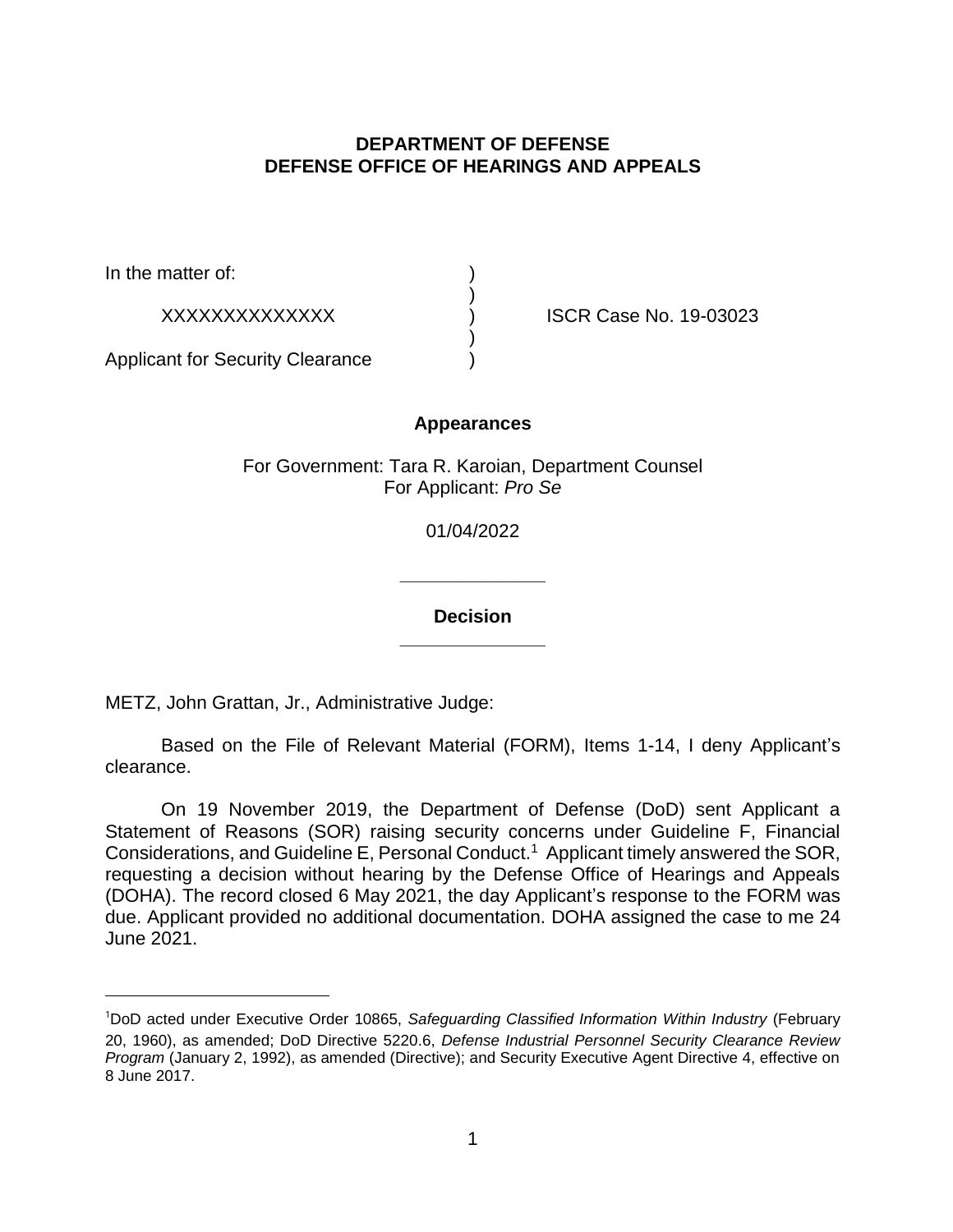#### **Findings of Fact**

Applicant admitted the SOR allegations. He is a 35-year-old field technician employed by a U.S. defense contractor since about April 2018. He was is employed by his clearance sponsor in a similar position from July 2014 to March 2018. He initially was given a clearance during his honorable active-duty service in the U.S. military from about December 2008 to about October 2012. He married in August 2009, and has a sevenyear-old daughter.

The SOR alleges, Items 4-5 establish, and Applicant admits, 14 delinquent debts totaling nearly \$38,000. The bulk of the debt consists of \$18,679 for overpayments made to Applicant on his military accounts (SOR 1.a) and \$14,164 for a repossessed automobile (SOR 1.b). The remaining debts are for unpaid rent, two medical bills, two cable providers, and a consumer credit account. He attributes his debts to a period of underemployment following his discharge from active duty, but has not otherwise provided details about the origination of the debts or any efforts to resolve them.

Applicant reported no delinquent debts on his 15 March 2018 clearance application (Item 3). During a 5 April 2019 interview with a Government investigator (Item 7), Applicant initially denied having any delinquent debts, but was confronted with SOR debts 1.b-1.c and 1.f-1.h based on his 13 March 2018 credit report (Item 6). He claimed to have been unaware of the debts, but said he would check his credit report. He later reported to the investigator that the debts were his, and he would make arrangements to pay the debts within 60 days. He has documented no actions to resolve these debts. Applicant previously had been confronted with delinquent debts (later resolved) during a 21 October 2011 interview with a Government investigator (Item 11), involving unpaid parking tickets which his mother later paid [15 September 2011 credit report (Item 10); 31 December 2008 credit report (Item 13)]. Applicant was also the subject of a 16 February 2021 incident report under the DoD Continuous Evaluation Program (Item 14), showing \$19,444 in delinquent debt on a 7 January 2021 credit report, including SOR debts 1.b-1.e and 1.h, and two debts not alleged in the SOR.

Applicant's Answer stated his intent to variously arrange repayment plans (SOR 1.a-1.b, 1.h), arrange payment plan and pay within six months (SOR 1.c), resolve within 90 days (SOR 1.d-1.f), and resolve within 30 days (SOR 1.g). He provided no evidence that he had undertaken any of the promised actions. He provided no evidence of financial or credit counseling, or a budget. He provided no work or character references, or evidence of any community involvement. He provided no evidence of his current financial situation, including his income, living expenses, and debts.

#### **Policies**

The adjudicative guidelines (AG) list factors for evaluating a person's suitability for access to classified information. Administrative judges must assess disqualifying and mitigating conditions under each issue fairly raised by the facts and situation presented. Each decision must also reflect a fair, impartial, and commonsense consideration of the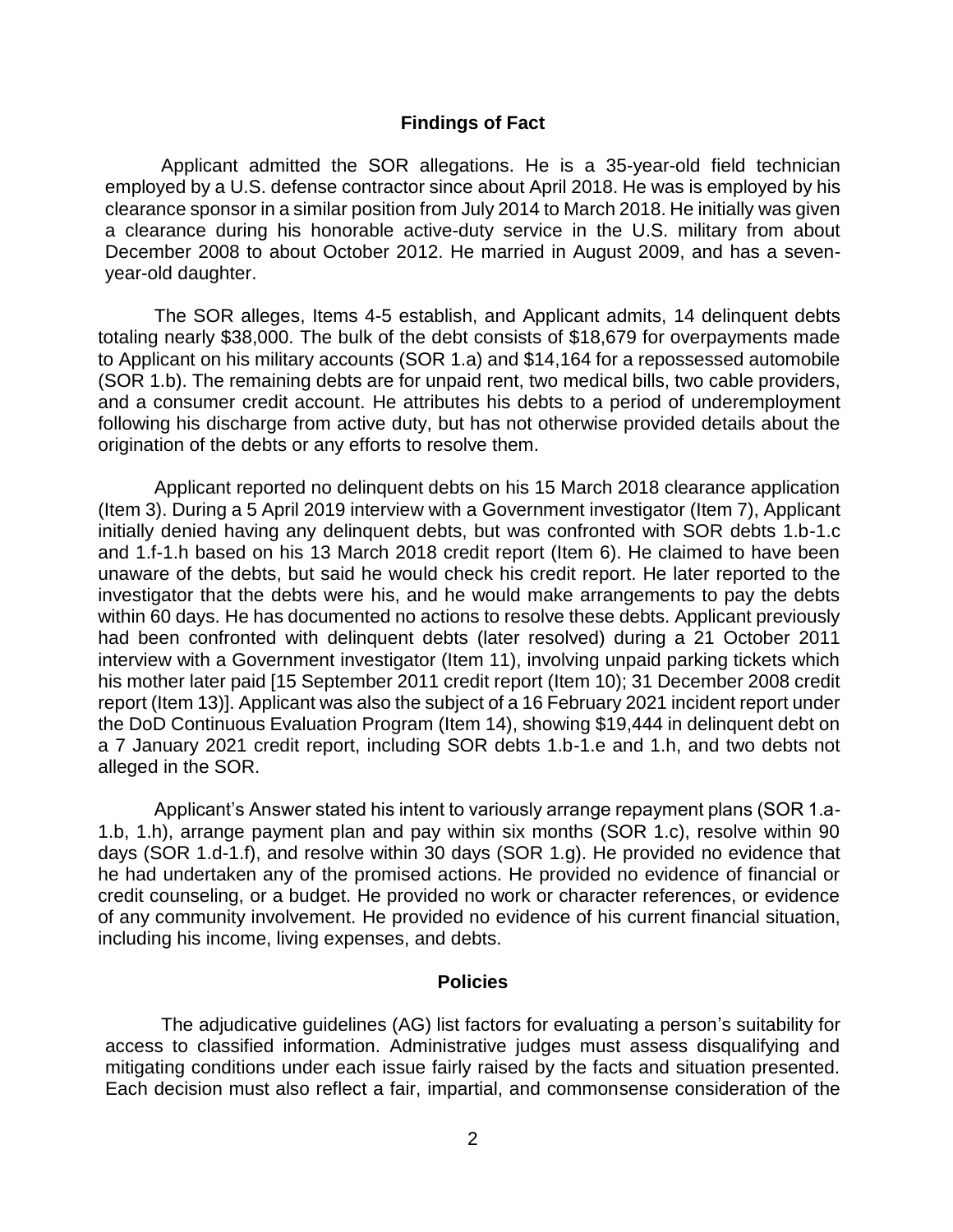factors listed in AG § 2(d). Any one disqualifying or mitigating condition is not, by itself, conclusive. However, specific adjudicative guidelines should be followed where a case can be measured against them, as they represent policy guidance governing access to classified information. Considering the SOR allegations and the evidence as a whole, the relevant adjudicative guidelines are Guideline F (Financial Considerations) and Guideline E (Personal Conduct).

Security clearance decisions resolve whether it is clearly consistent with the national interest to grant or continue an applicant's security clearance. The Government must prove, by substantial evidence, controverted facts alleged in the SOR. If it does, the burden shifts to applicant to refute, extenuate, or mitigate the Government's case. Because no one has a right to a security clearance, the applicant bears a heavy burden of persuasion.

Persons with access to classified information enter into a fiduciary relationship with the Government based on trust and confidence. Therefore, the Government has a compelling interest in ensuring each applicant possesses the requisite judgement, reliability, and trustworthiness of those who must protect national interests as their own. The "clearly consistent with the national interest" standard compels resolution of any reasonable doubt about an applicant's suitability for access in favor of the Government.<sup>2</sup>

### **Analysis**

The Government established a case for disqualification under Guideline F, and Applicant did not mitigate the security concerns. Applicant has an extensive history of financial difficulties for which he did not undertake timely resolution.<sup>3</sup> Applicant knew he had significant delinquent debt since at least April 2019, yet has undertaken no documented efforts to resolve the debts.

Applicant meets none of the mitigating conditions for financial considerations. The financial problems were recent, not infrequent, and not clearly due to circumstances unlikely to recur.<sup>4</sup> Moreover, Applicant's financial problems were not documented to be due to not circumstances beyond his control, and he was not responsible in addressing the debts, even after his subject interviews.<sup>5</sup> Applicant submitted no evidence to show credit or financial counseling, or that his debt is being resolved. $6$  His belated effort does

<sup>2</sup>*See*, *Department of the Navy v. Egan*, 484 U.S. 518 (1988).

<sup>3</sup>§19(a) inability to satisfy debts; (b) unwillingness to satisfy debts regardless of the ability to do so; (c) a history of not meeting financial obligations;

<sup>4§20(</sup>a) the behavior happened so long ago, was so infrequent, or occurred under such circumstances that it is unlikely to recur . . .

 $5$ §20(b) the conditions that resulted in the financial problem were largely beyond the person's control . . . and the individual acted responsibly under the circumstances;

<sup>6§20(</sup>c) the person has received or is receiving counseling for the problem and there are clear indications